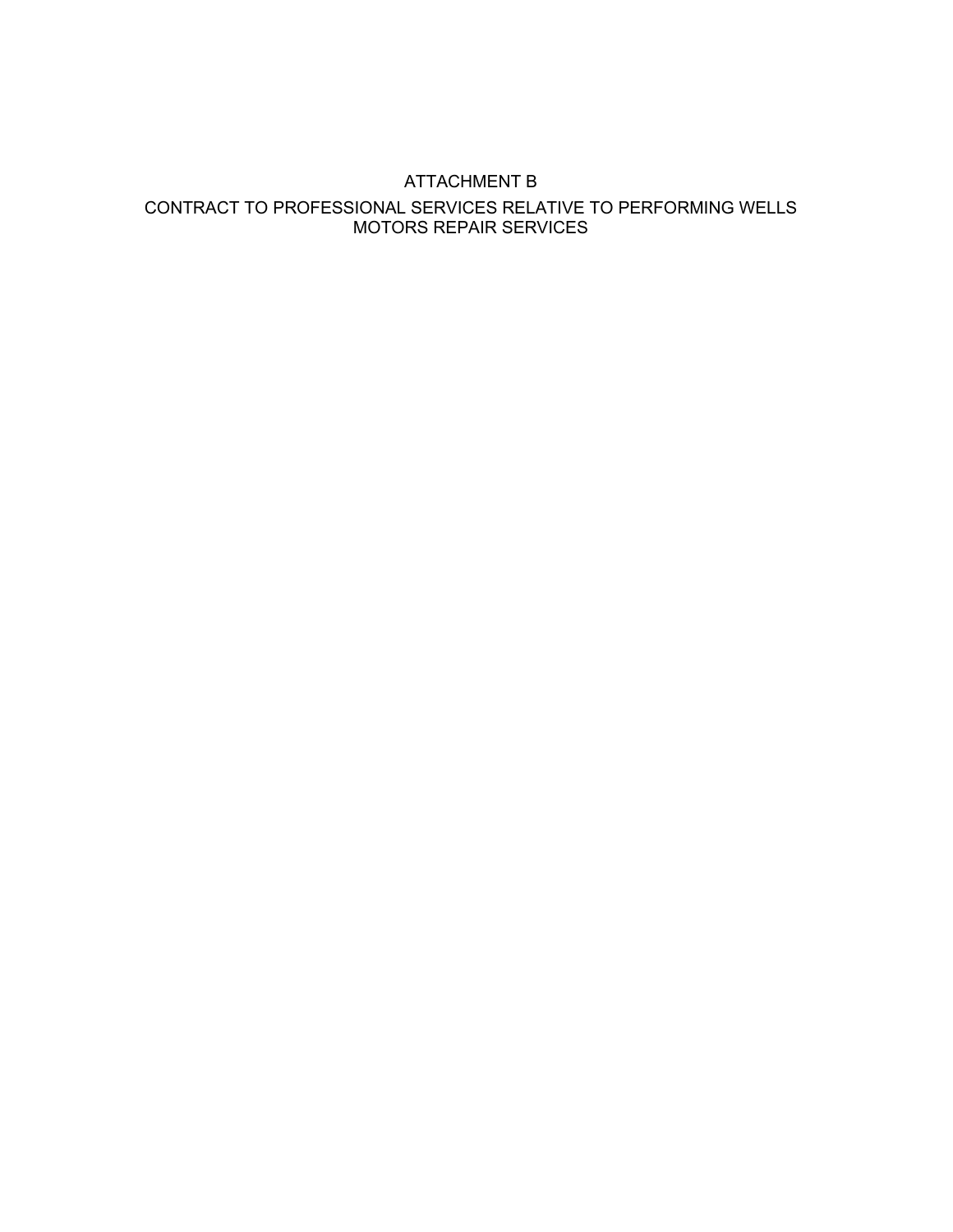#### CONTRACT TO PERFORM ON-CALL PROFESSIONAL SERVICES RELATIVE TO WELLS MOTORS REPAIRS

#### 1. Parties and Date

This Contract is entered into this \_\_\_\_ day of \_\_\_\_\_\_\_\_\_, \_\_\_\_, between JURUPA COMMUNITY SERVICES DISTRICT ("JCSD"), an independent special district of the State of California, and ("Contractor"), whose address is

#### 2. Recitals.

2.1 JCSD wishes to engage the services of Contractor to perform wells motor repairs work as described in the Request for Proposals attached hereto as Exhibit "A.".

2.2 Contractor agrees to perform such work pursuant to, and in accordance with, the terms of this Contract, and has represented to JCSD that Contractor possesses the necessary licenses, skills, qualifications, personnel and equipment to perform such work.

2.3 The work to be performed by Contractor will be specifically described in one or more written Task Orders issued by JCSD to Contractor pursuant to this Contract in the form attached hereto as Exhibit "B."

3. Term.

This Contract shall become effective on the date first approved and shall continue for a period of three (3) years, until **Example 20** in the secondusion of the Upon conclusion of the example of the example of the example of the example of the example of the example of the example of the example of the initial three-year term, the contract may be extended by mutual agreement of the parties for up to one (1) additional two (2) year term, subject to mutually agreed adjustment of price and service.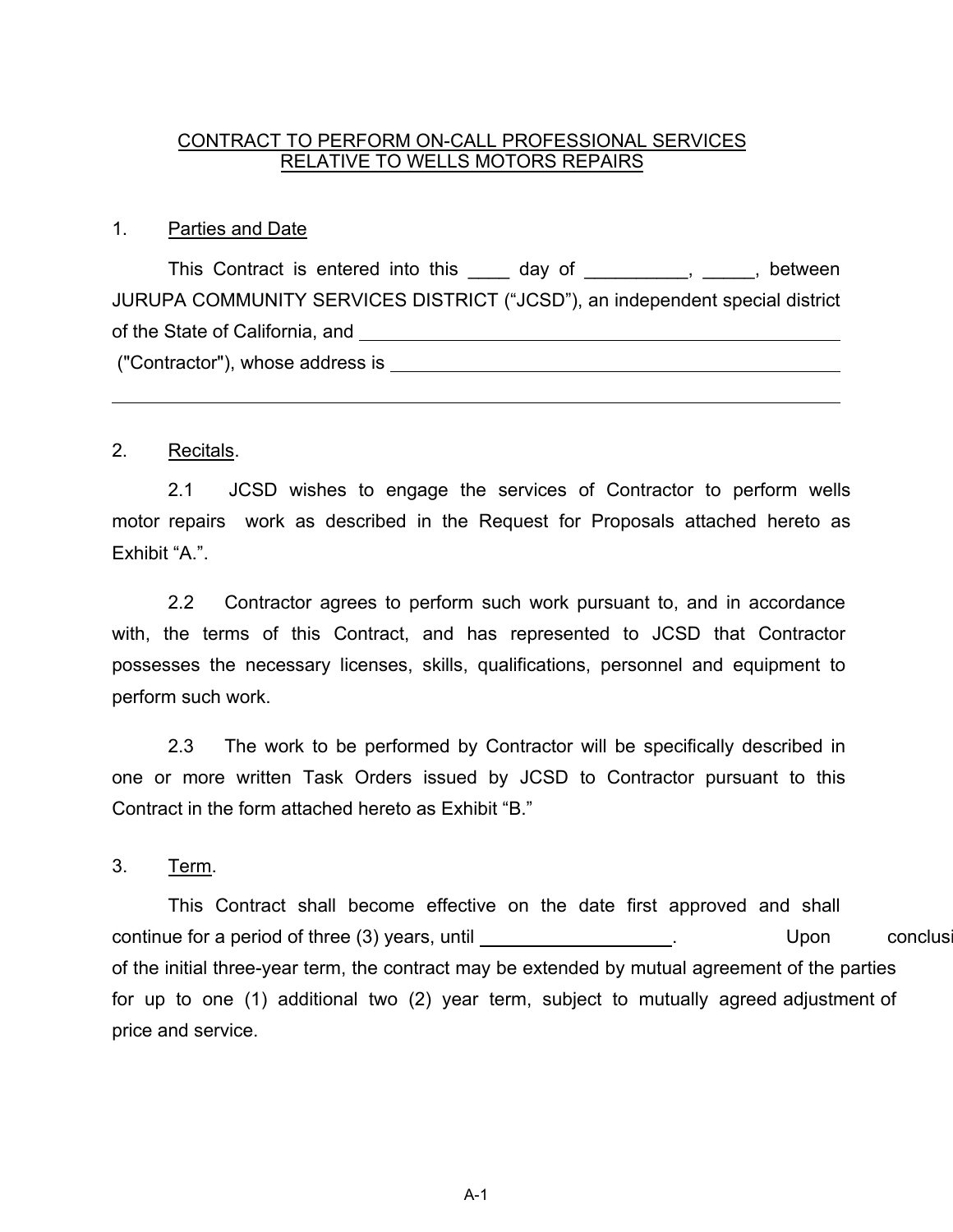#### 4. Work to be Performed.

4.1 Contractor agrees to provide such work as may be assigned, from time to time, in writing by JCSD. Each such assignment shall be made in the form of a written Task Order in the form attached hereto as Exhibit "B." Each such Task Order shall include, but shall not be limited to, a description of the scope and location of the work to be performed by Contractor, the amount of compensation to be paid, and the mutually agreeable time of completion, and shall be signed by both JCSD and Contractor in advance of commencement of the work described in the Task Order.

4.2 Contractor may, at Contractor's sole cost and expense, employ such competent and qualified independent professional associates, subcontractors and consultants as Contractor deems necessary to perform each such assignment; provided, however, that Contractor shall not subcontract any of the work to be performed without the prior written consent of JCSD, which should not be unreasonably withheld.

#### 5. Obligations of Contractor.

5.1 Contractor agrees to furnish all labor, tools and equipment necessary to complete the work described in each Task Order by the deadline for completion set forth in the Task Order. In the event that the work is not completed before the deadline date set forth in the Task Order, the parties hereto agree that Contractor shall pay to JCSD, for each calendar day of unexcused delay, liquidated damages in the amount set forth on that Task Order, recognizing that actual damages will be extremely difficult to determine. Contractor hereby guarantees that all work to be performed by it hereunder will be performed in a good and workmanlike manner.

5.2 Contractor shall furnish JCSD with labor and material releases from all subcontractors performing work on, or furnishing materials for, the job prior to final payment for any completed Task Order. If the total compensation to be paid to Contractor for the performance of any Task Order exceeds \$25,000, prior to commencement of any work required by that Task Order, Contractor agrees to furnish JCSD a Labor and Materials Payment Bond in the form provided by JCSD in the face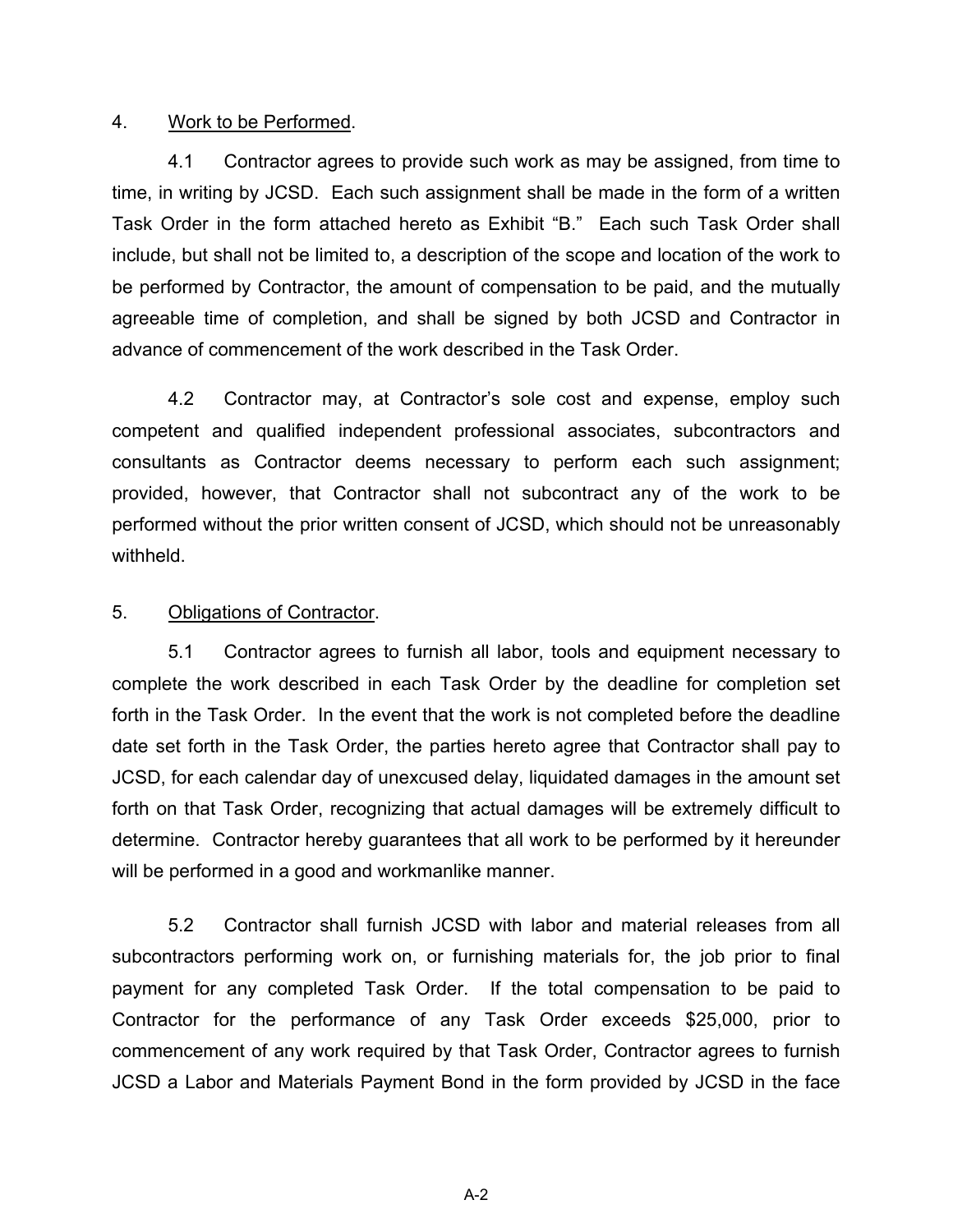amount equal to the total amount to be paid for the performance of that Task Order. JCSD will reimburse Contractor for the documented actual cost of the premium for the Labor and Materials Payment Bond.

5.3 Copies of the prevailing rate of per diem wages for each craft, classification or type of worker needed to execute this Contract are available to interested parties upon request. Contractor agrees to pay such prevailing rates to each workman needed to execute the work required under this Contract and further agrees to comply with the penalty provisions of Section 1775 of the Labor Code in the event of its failure to pay prevailing rates. Pursuant to Labor Code Section 1725.5, Contract and any subcontractors must be registered with the Department of Industrial Relations ("DIR") prior to execution of this Contract or the applicable subcontract, and must maintain such registration for the duration of this Contract. Contractor and subcontractors will be responsible for submitting payroll records to the DIR electronically, as required by law.

5.4 Contractor shall pay travel and subsistence payments to each workman needed to execute the work, as such travel and subsistence payments are defined in the applicable collective bargaining agreements filed in accordance with Section 1773.8 of the Labor Code.

5.5 When Contractor employs workmen in an apprenticeable craft or trade, Contractor shall comply with the provisions of Section 1777.5 of the Labor Code with respect to the employment of properly registered apprentices upon public works. The primary responsibility for compliance with said section for all apprenticeable occupations shall be with Contractor.

5.6 Contractor is advised that eight (8) hours labor constitutes a legal day's work. Pursuant to Section 1813 of the Labor Code, Contractor shall forfeit a penalty of \$25.00 per worker for each day that each worker is permitted to work more than eight (8) hours in any one calendar day and forty (40) hours in any one calendar week, except when payment for overtime is made at not less than one and one-half (1-1/2) times the basic rate for that worker.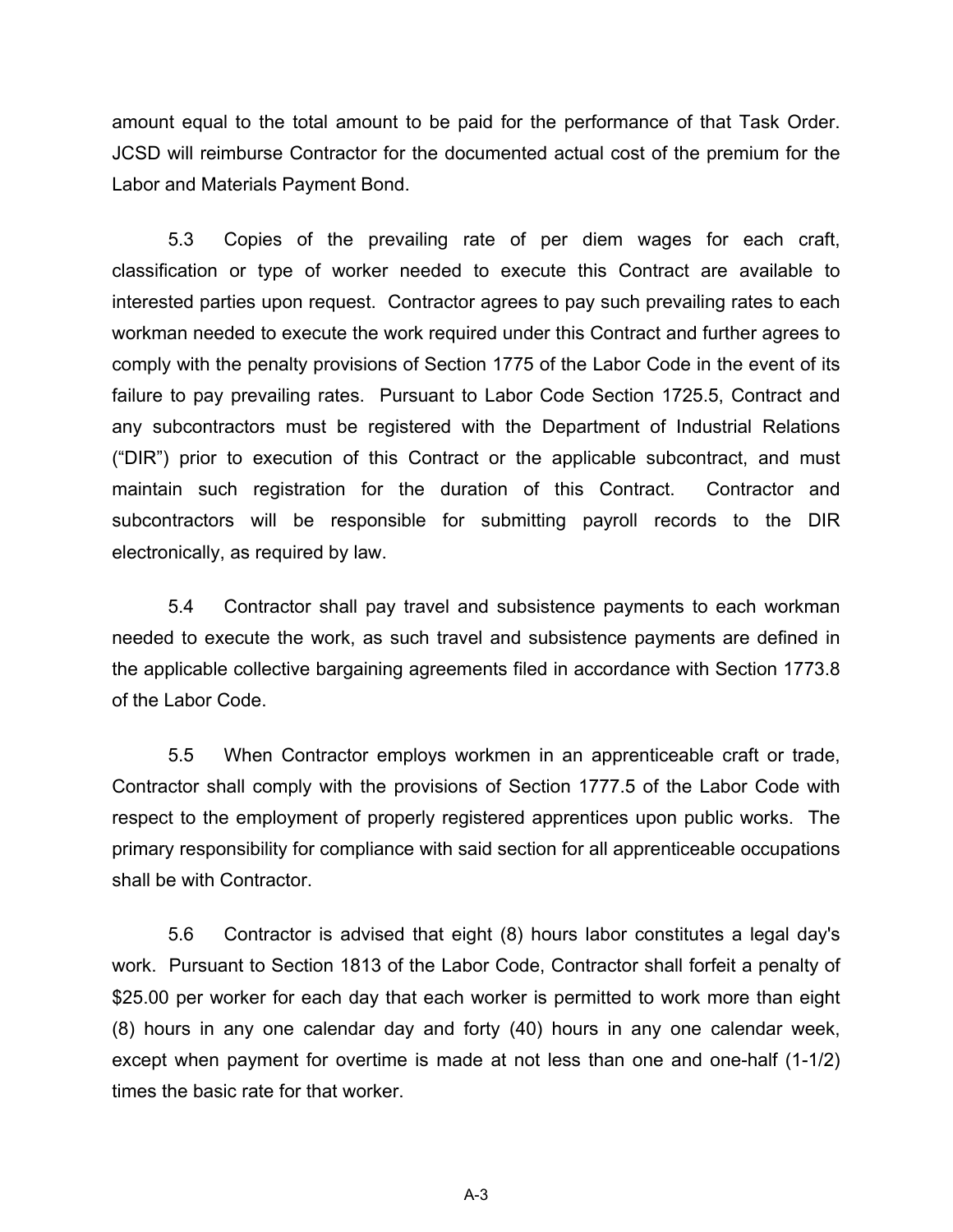5.7 Contractor shall keep accurate payroll records available for inspection in accordance with the requirements of Labor Section 1776.

5.8 Contractor shall keep himself fully informed of all laws and regulations in any manner affecting the performance of the contract work, and shall be responsible for obtaining all licenses and permits required to perform the work.

5.9 Contractor shall procure and maintain for the duration of the Contract insurance against claims for injuries to persons or damages to property which may arise from or in connection with the performance of the work hereunder by the Contractor, his agents, representatives, employees or subcontractors.

#### *Minimum Scope of Insurance*

Coverage shall be at least as broad as:

- (a) Insurance Services Office Commercial General Liability coverage (occurrence Form CG 0001 or Claims Made Form CG 0002).
- (b) Insurance Services Office Business Auto Coverage form CA 0001, code 1 (any auto) or code 8, 9 if no owned autos.
- (c) Workers' Compensation insurance as required by the State of California and Employer's Liability insurance.

#### *Minimum Limits of Insurance*

Contractor shall maintain limits no less than:

- (a) General Liability: \$2,000,000 per occurrence for bodily injury, personal injury and property damage. If Commercial General Liability insurance or other form with a general aggregate limit is used, either the general aggregate limit shall apply separately to this project/location or the general aggregate limit shall be twice the required occurrence limit.
- (b) Automobile Liability: \$2,000,000 per accident for bodily injury and property damage.
- (c) Employer's Liability: \$1,000,000 per accident for bodily injury or disease.

### *Deductible and Self Insured Retentions*

Any deductibles or self-insured retentions must be declared to and approved by JCSD. If possible, the Insurer shall reduce or eliminate such deductibles or self-insured retentions as respects JCSD, its officers, agents and employees; or the Contractor shall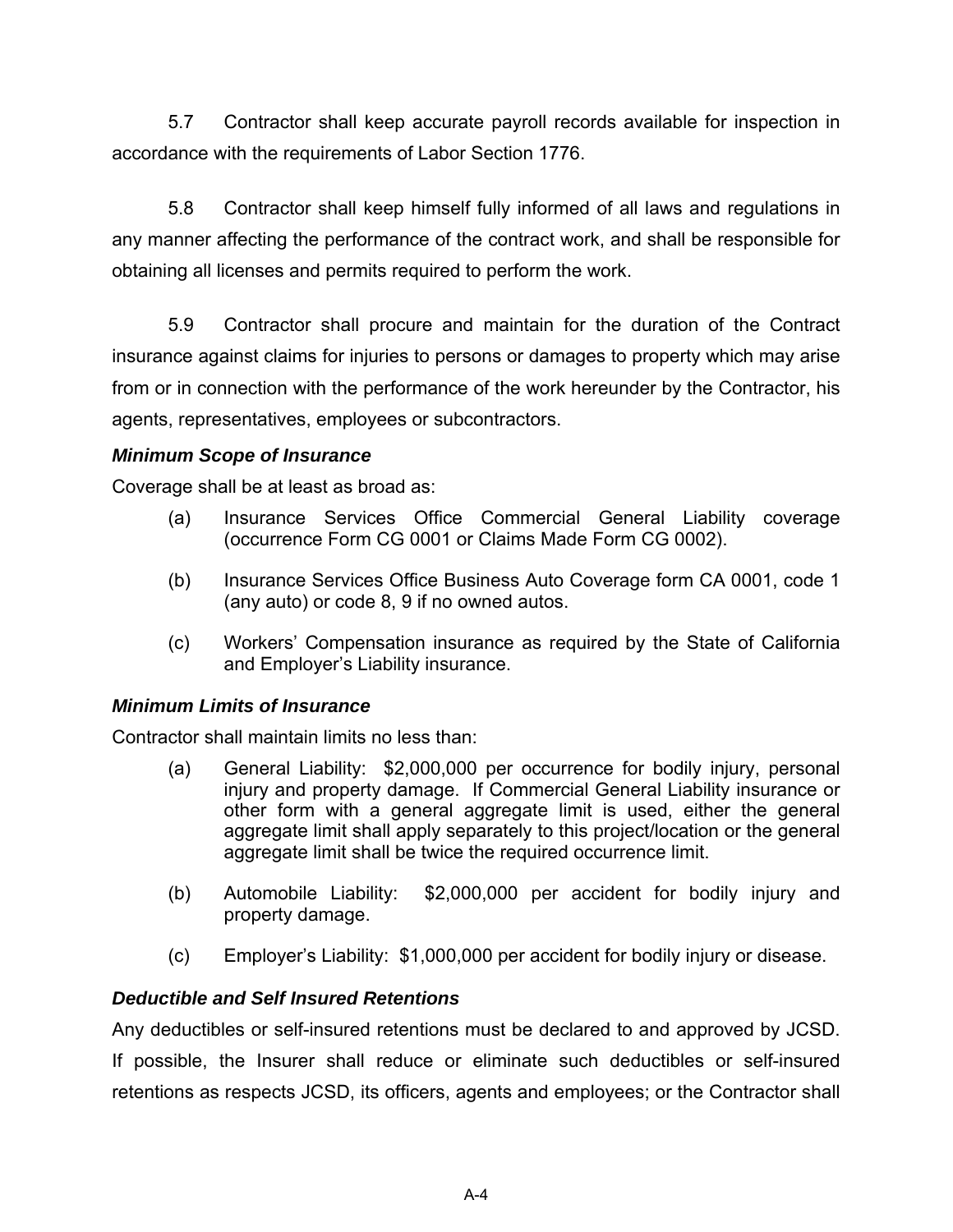provide evidence satisfactory to JCSD guaranteeing payment of losses and related investigations, claim administration and defense expenses.

#### *Other Insurance Provisions*

The General Liability and Automobile Liability policies shall be endorsed to contain the following provisions:

- (a) JCSD, City of Jurupa Valley and Eastvale, its officers, agents and employees must be covered as insureds with respect to liability arising out of automobiles owned, leased, hired or borrowed by or on behalf of the Contractor; and with respect to liability arising out of work or operations performed by or on behalf of the Contractor including materials, parts or equipment furnished in connection with such work or operations;
- (b) For any claims related to this project, the Contractor's insurance coverage shall be primary insurance as respect JCSD, City of Jurupa Valley and Eastvale, its officers, agents and employees. Any insurance or selfinsurance maintained by JCSD, City of Jurupa Valley and Eastvale, its officers, agents and employees shall be excess of the Contractor's insurance and shall not contribute with it.
- (c) Each insurance policy required by this clause shall be endorsed to state that coverage shall not be cancelled by the Insurer except after thirty (30) days prior written notice has been given to JCSD.

### *Acceptability of Insurers*

Insurance is to be placed with insurers with a current A.M. Best's rating of no less than A:VII, if admitted. If Pollution Liability coverage is not available from an "admitted" insurer, the coverage may be written by a non-admitted insurance company. A "nonadmitted" company must have an A.M. Best's rating of A:IX or higher.

### *Verification of Coverage*

Contractor shall furnish JCSD with endorsements effecting coverage required by this clause. The endorsements are to be signed by a person authorized by that Insurer to bind coverage on its behalf. All endorsements are to be received and approved by JCSD before work commences.

5.10 Contractor shall be responsible for personal injuries and for all loss and damage to property which may arise out of the nature or performance of the work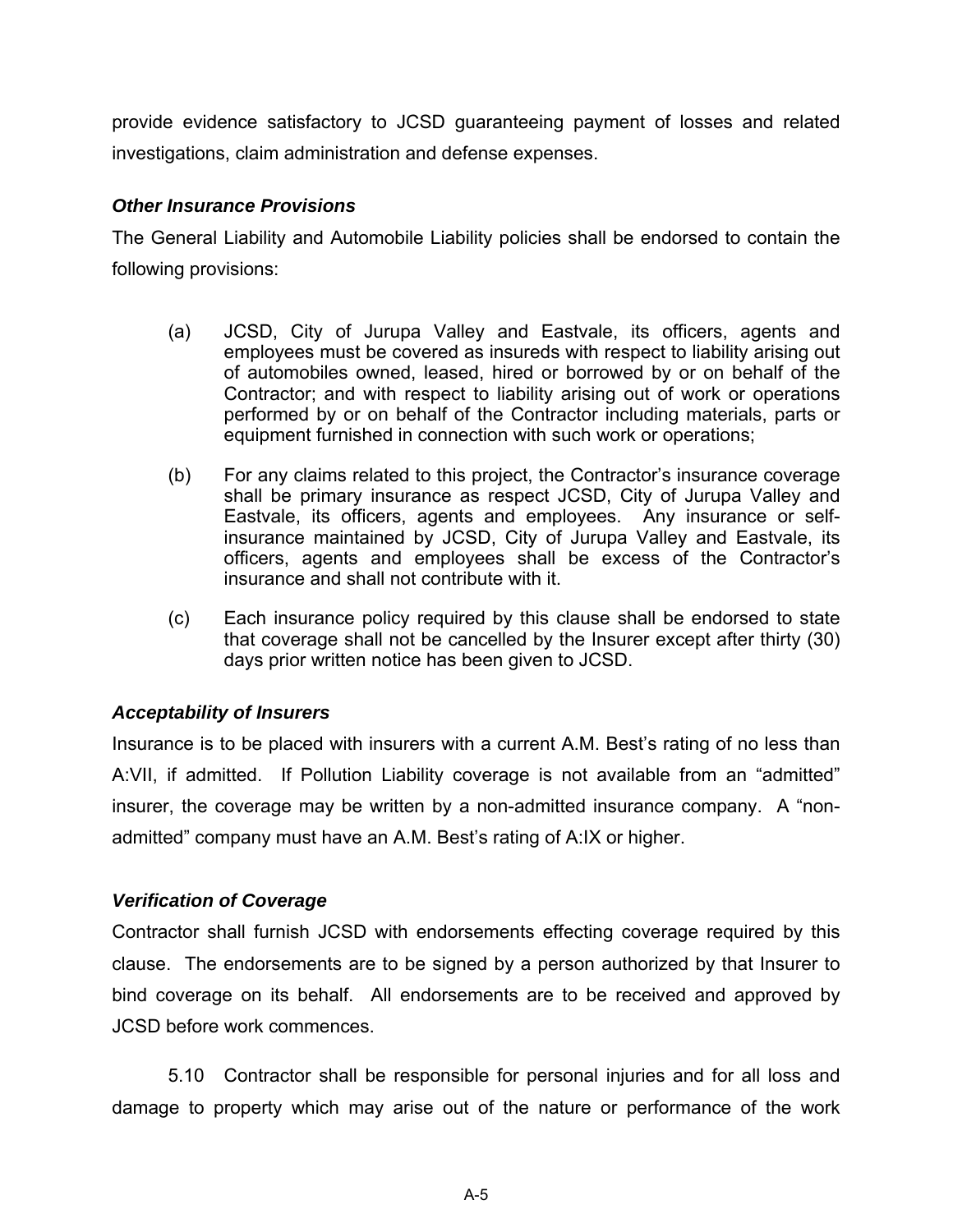agreed to herein, whether by Contractor or by any subcontractor, or from the action of the elements, or from any unforeseen difficulties which may arise or be encountered in the prosecution of the work until same is fully completed and accepted by JCSD. However, Contractor shall be responsible for damage proximately caused by an act of God within the meaning of Section 4150 of the Government Code only to the extent of five percent (5%) of the contract amount.

5.11 Contractor shall indemnify and hold harmless JCSD, its agents and employees, from and against all claims, damages, losses and expenses, including attorney's fees, arising out of or resulting from performance of work under this Contract, including bodily injury, death, and damage to property, including the loss of use resulting therefrom, caused in whole or in part by any negligent or willful act or omission of the Contractor, any subcontractor, or anyone directly or indirectly employed by them or for whose acts they may be responsible.

5.12 Contractor offers and agrees to assign to JCSD all rights, title and interest in and to all causes of action it may have under Section 4 of the Clayton Act (15 U.S.C. § 15) or under the Cartwright Act (Chapter 2 of Part 2 of Division 7 of the Business and Professions Code) arising from purchases of goods, services or materials pursuant to this Contract. Such assignment shall be made and become effective at the time JCSD tenders final payment to Contractor, without further acknowledgment by the parties.

5.13 Contractor shall be responsible for securing and paying for all permits and licenses necessary to perform the work described herein.

5.14 If the work entails trenching of five (5) feet or more in depth, Contractor shall submit to JCSD, in advance of excavation, a detailed plan showing the design of shoring, bracing, sloping, or other provisions to be made for worker protection from the hazard of caving ground, stamped by a licensed Civil or Structural Engineer issued by the State of California.

5.15 As required by Public Contract Code Section 7104, Contractor shall promptly, and prior to disturbance of conditions, notify JCSD of (a) any material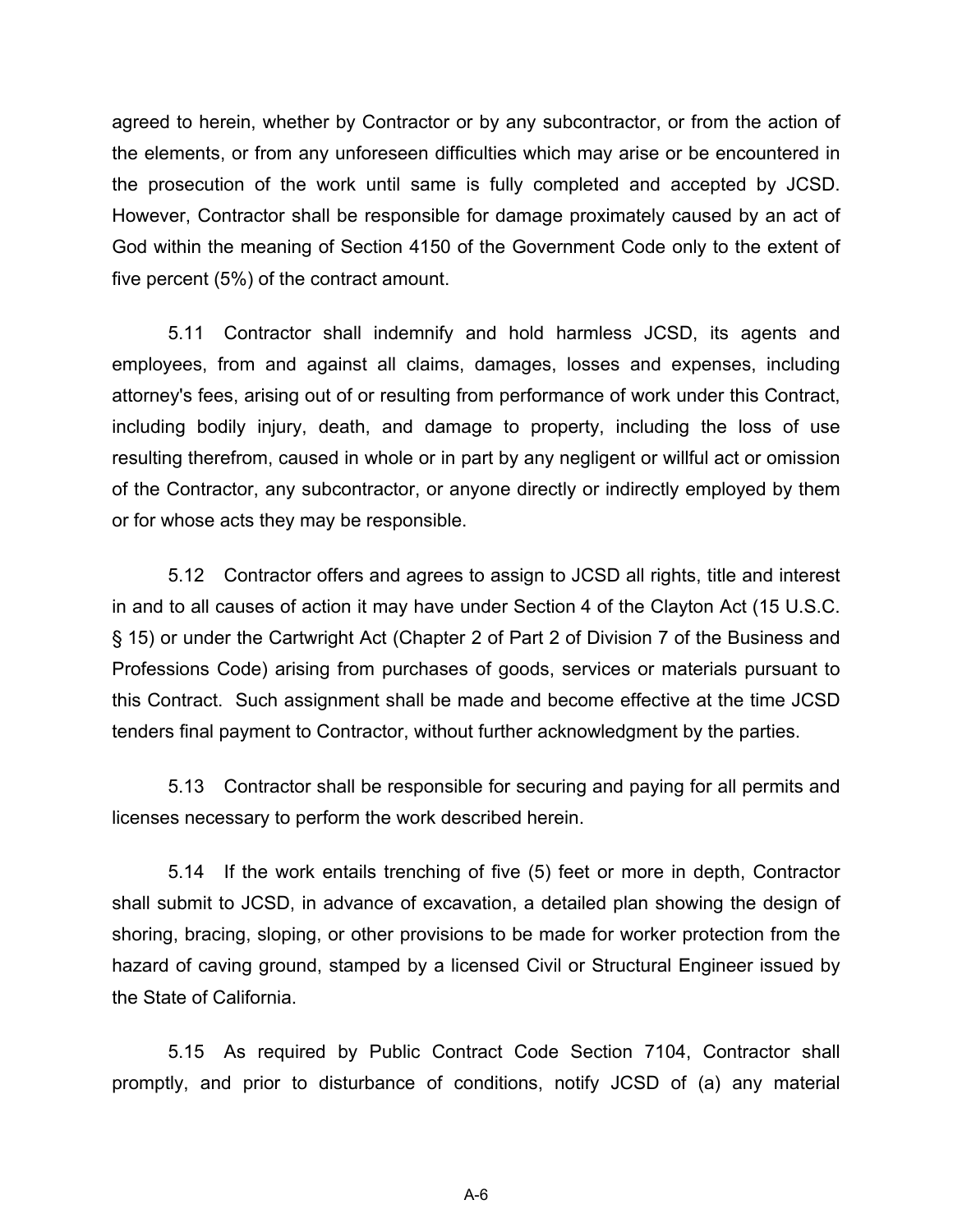discovered in excavation that Contractor believes to be a hazardous waste that is required to be removed to a Class I, Class II or Class III disposal site; (b) subsurface or latent physical conditions at the site differing from those indicated by JCSD; and (c) unknown physical conditions of an unusual nature at the site, significantly different from those ordinarily encountered in such contract work. Upon notification, JCSD will promptly investigate the conditions to determine whether a change order is appropriate. In the event of a dispute, Contractor shall not be excused from any scheduled completion date but will retain all rights provided by the contract or by law for resolving the dispute.

#### 6. JCSD's Responsibilities.

6.1 In consideration for the work to be performed by Contractor, JCSD agrees to pay Contractor as provided for in each Task Order. Each Task Order shall specify a total not-to-exceed sum of money and shall be as set forth on an exhibit to be attached to each Task Order issued to Contractor. JCSD shall reimburse Contractor for reasonable and necessary expenses incurred by Contractor in the performance of work for JCSD. Reimbursement shall be according to schedules set forth in each Task Order. Unless stipulated otherwise in the Task Order or otherwise approved in advance by JCSD in writing, Contractor shall not be compensated for any work rendered nor reimbursed for any expenses incurred in excess of those authorized in any Task Order.

6.2 Unless otherwise provided for in any Task Order issued pursuant to this Contract, payment of compensation earned shall be made in monthly installments within thirty (30) days after receipt of a detailed, correct written invoice describing, without limitation, the work performed, the time spent performing such work, the accumulated expenses, the hourly rate charged for labor and equipment, and the classification of individuals performing such work for the benefit of JCSD. Such invoices shall also include a detailed itemization of expenses incurred.

6.3 To the extent required by Section 4215 of the Government Code, JCSD shall compensate Contractor for the costs of locating and repairing damage to utility facilities not due to the failure of Contractor to exercise reasonable care, and removing or relocating main or trunk line facilities not indicated in the plans with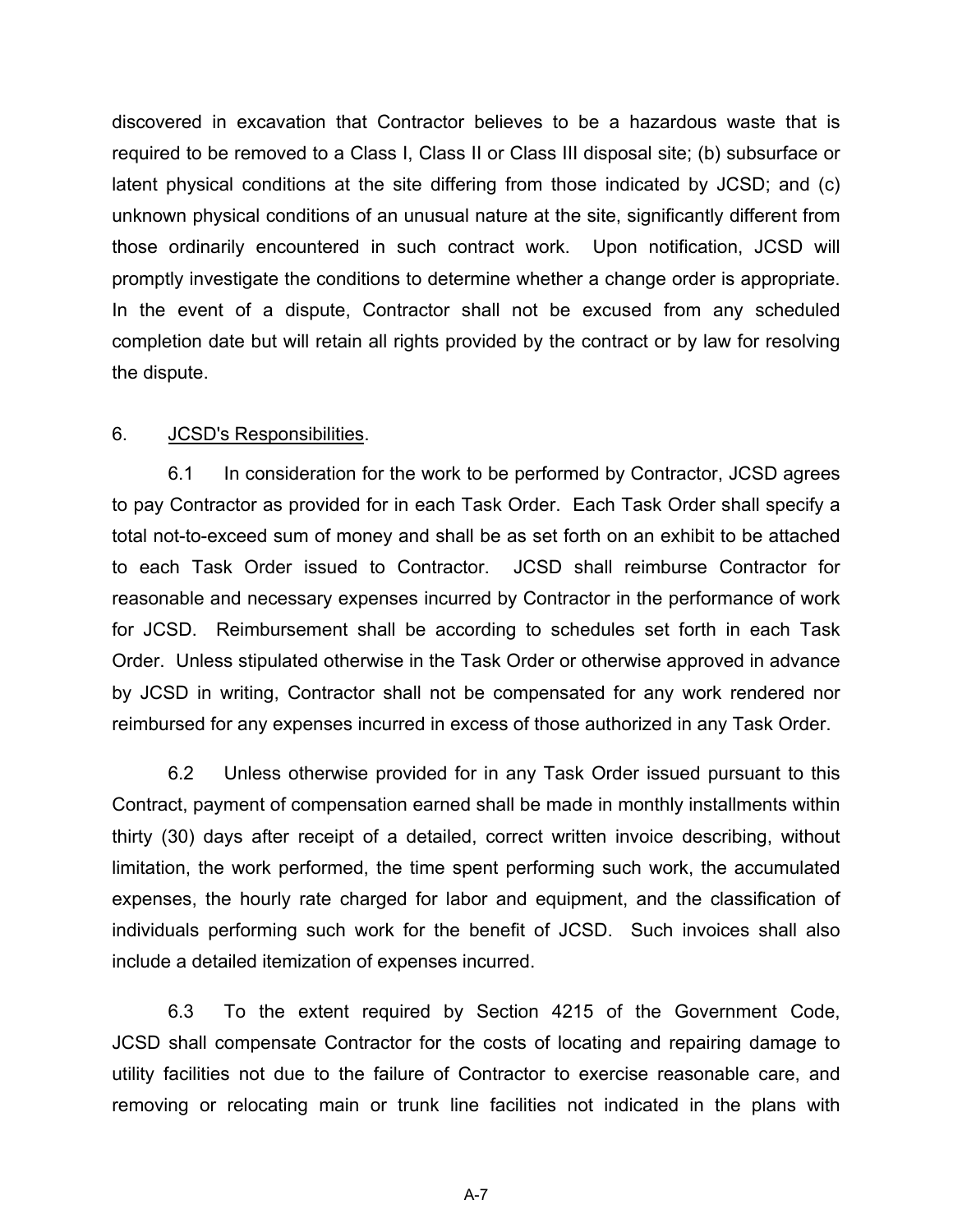reasonable accuracy, and for equipment necessarily idled during such work. Contractor shall not be assessed liquidated damages for delay caused by failure of JCSD to provide for removal or relocation of such utility facilities.

6.4 JCSD will allow Contractor to substitute qualified securities in lieu of contract retentions as set forth in Government Code Section 4590.

#### 7. Contractual Relationship.

 It is expressly agreed that Contractor is an independent Contractor, and neither Contractor nor any of its employees shall be deemed employees of JCSD. Contractor shall have full supervision over all workers on the job, including equipment, drivers and operators, and neither JCSD nor any of JCSD'S agents shall be held responsible for any action of Contractor under this Contract. Should any question arise regarding the meaning or import of any of the provisions of this Contract or written or oral instructions from JCSD, the matter shall be referred to JCSD's engineer, whose decision shall be binding upon Contractor.

#### 8. Assignment Forbidden.

 Contractor shall not assign or transfer this Contract or any right, title or interest herein without the prior written consent of JCSD. If Contractor attempts an assignment of this Contract or any right or interest herein, JCSD may, at its option, terminate and revoke the Contract and shall thereupon be relieved from any and all obligations to Contractor or his assignee or transferee.

#### 9. Termination.

 This Contract may be terminated by JCSD at any time by giving Contractor seven (7) days advance written notice. In the event of termination by JCSD for any reason other than the fault of Contractor, JCSD shall pay Contractor for all work performed up to that time as provided herein. In the event of breach of the Contract by Contractor, JCSD may terminate the Contract immediately without notice, may reduce payment to the Contractor in the amount necessary to offset JCSD'S resulting damages, and may pursue any other available recourse against Contractor.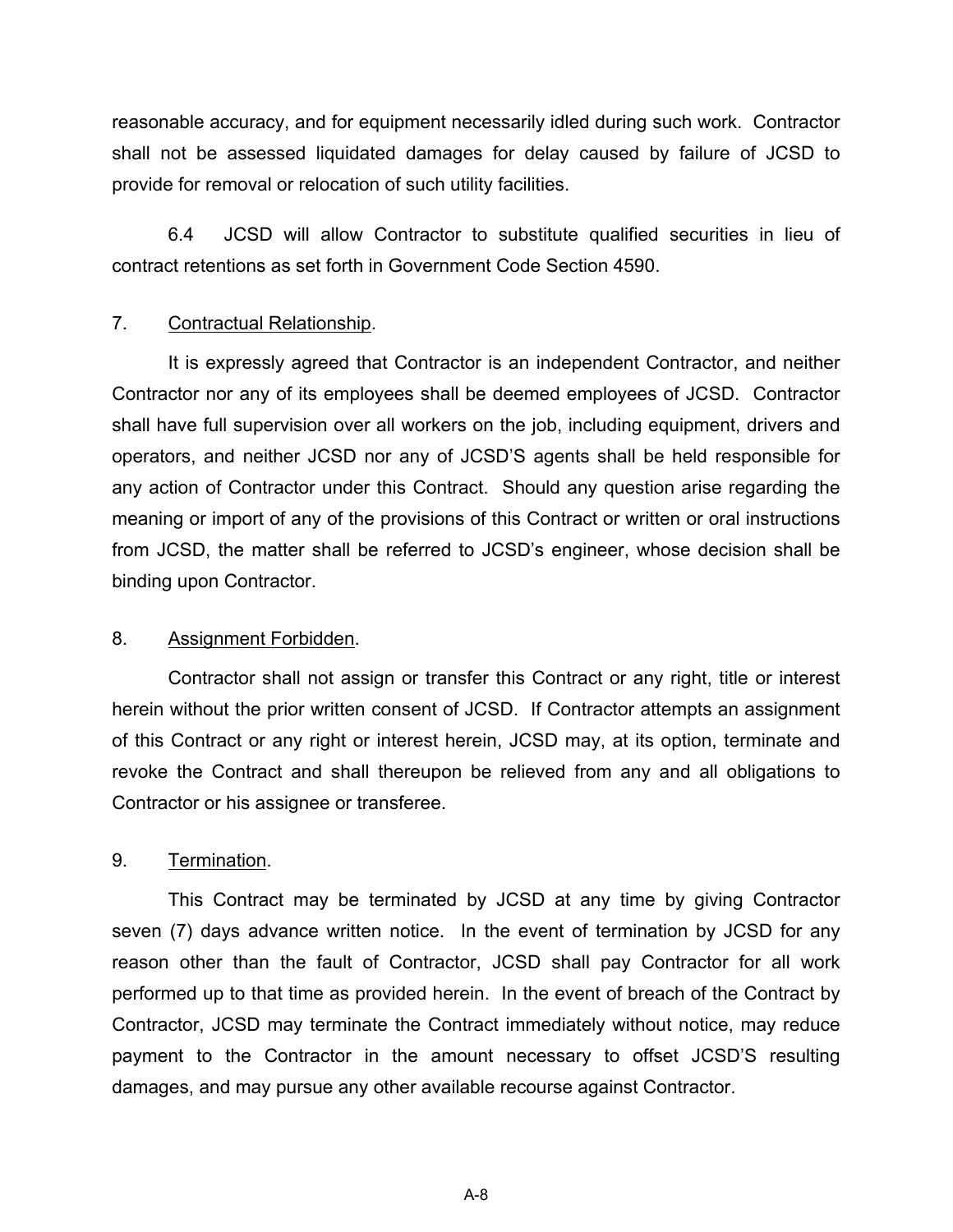#### 10. Dispute Resolution.

 Any separate demand by Contractor for the payment of money or damages shall be resolved in accordance with Public Contract Code Sections 20104 et seq., if they apply. Copies of those sections are available upon request and by this reference are incorporated herein.

#### 11. Attorney's Fees and Costs.

 If any action is necessary to enforce or interpret the terms of this Contract, the prevailing party shall be entitled to recover from the losing party attorney's fees in an amount determined to be reasonable by the court, together with costs and necessary disbursements.

12. Notices.

 Any notice required to be given under the terms of this Contract shall be sufficient and complete upon depositing the same in the United States mail, with postage prepaid and addressed as follows:

JCSD Contractor

Jurupa Community Services District 11201 Harrel Street Jurupa Valley, CA 91752 Attn: Todd M. Corbin, General Manager

#### 13. Counterparts.

 This Contract shall be executed in two (2) counterparts, each of which shall constitute an original.

#### 14. Certification of License.

 Contractor certifies that as of the date of execution of this contract, Contractor has a current Contractor's license of the classification indicated below Contractor's signature hereto.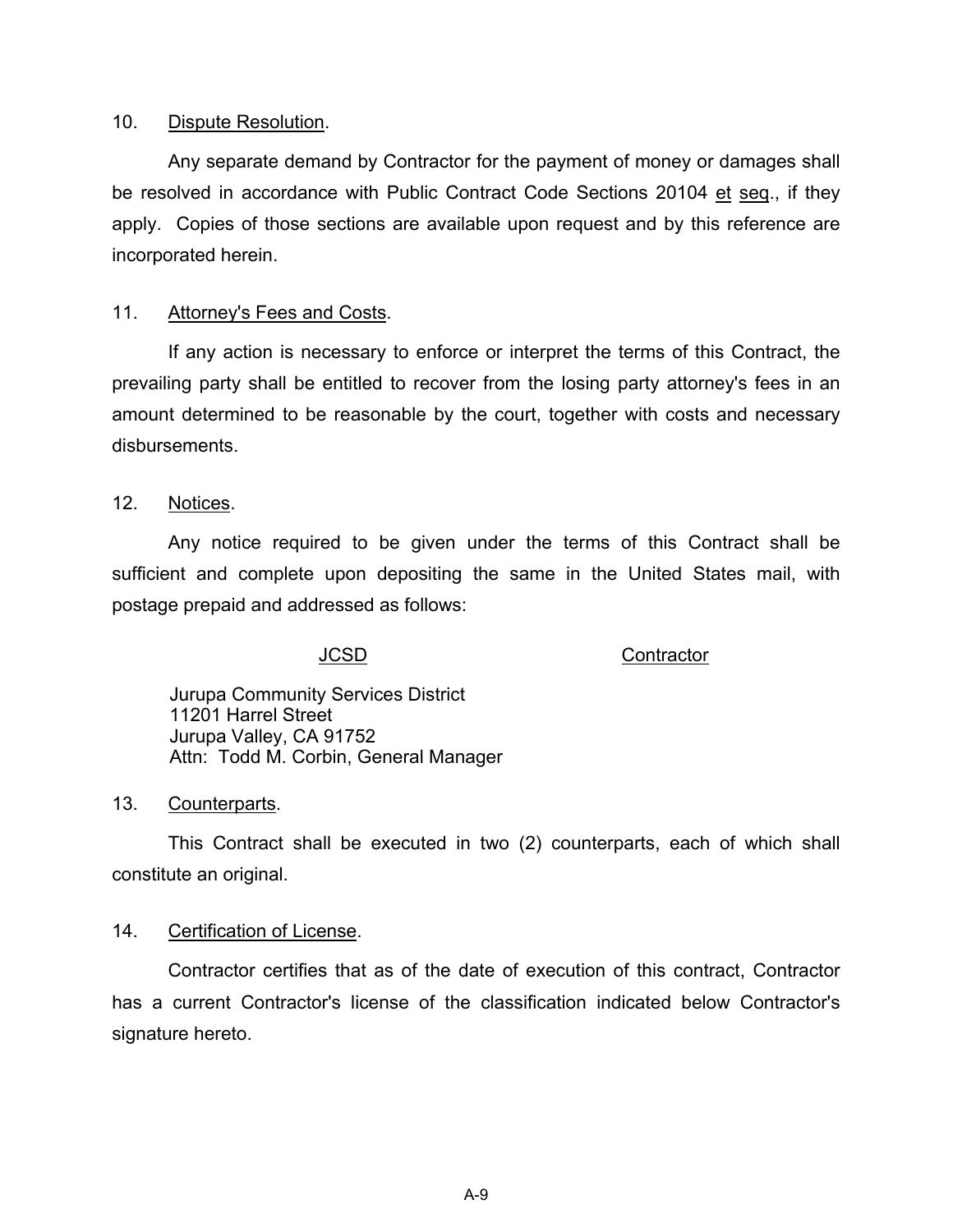IN WITNESS WHEREOF, each of the parties has caused this Contract to be executed the day and year first above written.

CONTRACTOR: JURUPA COMMUNITY SERVICES **DISTRICT** 

(Name)

 $\overline{a}$ 

 $\overline{a}$ 

By: By:

Todd M. Corbin General Manager

(Print)

Classification of Contractor's License:

 $\overline{a}$ Department of Industrial Relations Registration Number:<br>
<u>Letter and the set of the set of the set of the set of the set of the set of the set of the set of the set of the set of the set of the set of the set of the set of the set of the set of the set of t</u>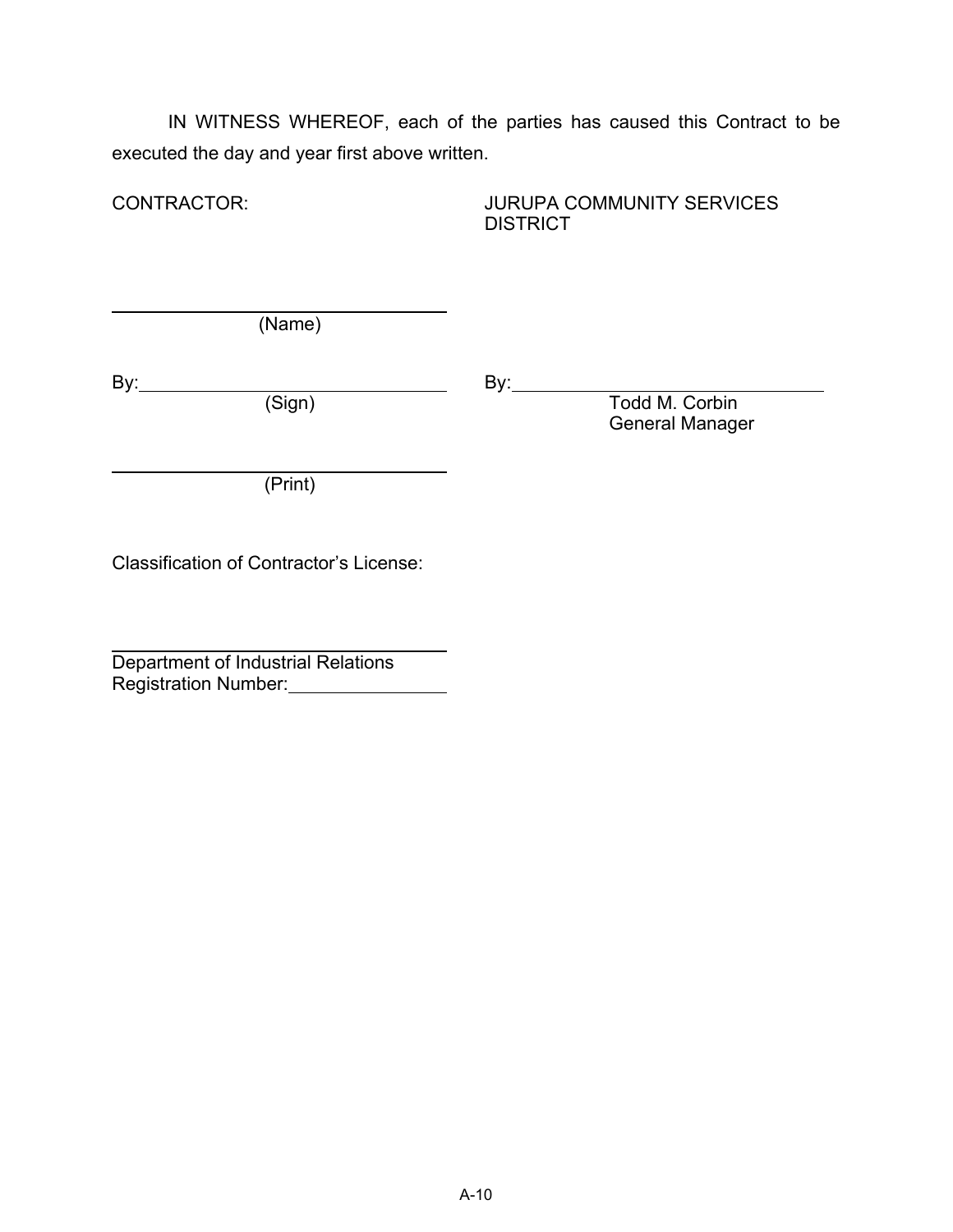# **CERTIFICATION** LABOR CODE - SECTION 1861

I, the undersigned Contractor, am aware of the provisions of Section 3700 et seq. of the Labor Code which requires every employer to be insured against liability for Worker's Compensation or to undertake self-insurance in accordance with the provisions of that Code, and I, the undersigned Contractor, agree to and will comply with such provisions before commencing the performance of the work of this Contract.

### CONTRACTOR:

By:  $\_\_$ 

(Sign)

(Print)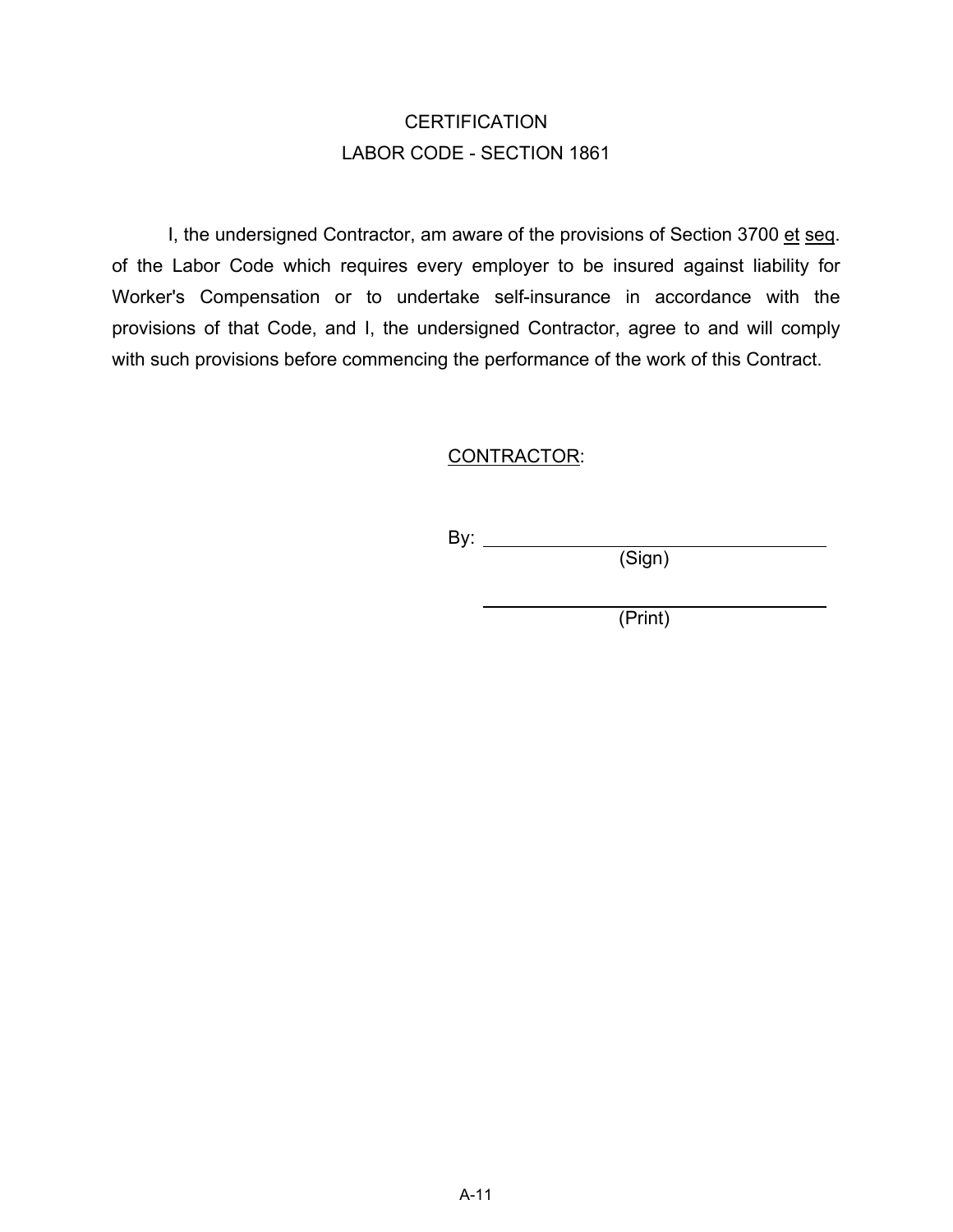## EXHIBIT "A"

REQUEST FOR PROPOSALS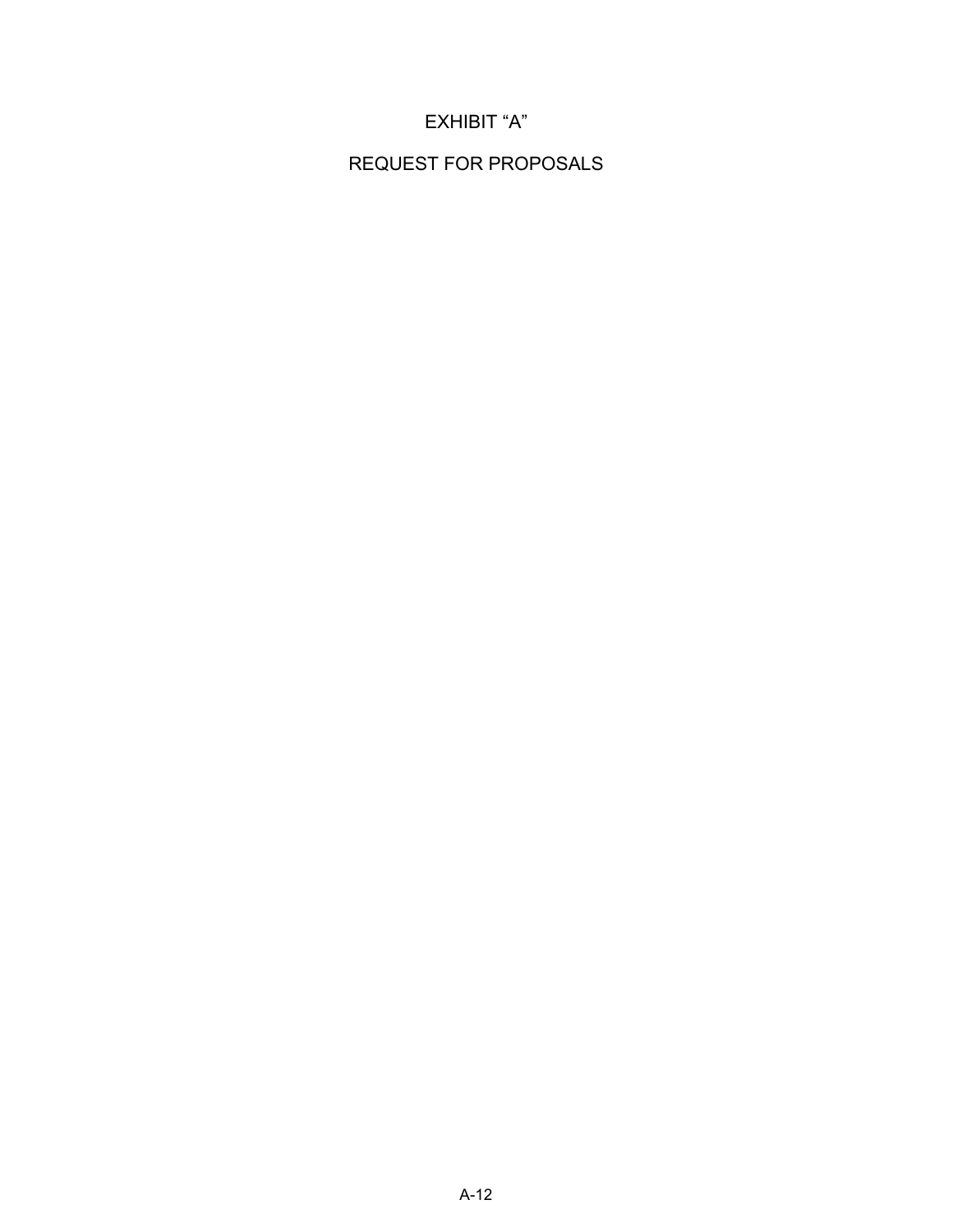#### EXHIBIT "B"

TASK ORDER NO: \_\_\_\_\_\_\_\_

| <b>JURUPA COMMUNITY</b><br><b>SERVICES DISTRICT</b><br>11201 Harrel Street<br>Jurupa Valley, CA 91752 | <b>CONTRACTOR (Name and Address)</b> |
|-------------------------------------------------------------------------------------------------------|--------------------------------------|
| Task Order Amount (or not to exceed):                                                                 |                                      |
| Name of Contractor's liaison:                                                                         |                                      |
| Liaison's phone number:                                                                               |                                      |
| Liaison's fax number:                                                                                 |                                      |
| Project Description & Location:                                                                       |                                      |
|                                                                                                       |                                      |

Deadline for Completion:

 $\overline{a}$ 

The task(s) to be performed, time of performance and not-to-exceed compensation shall be as described on Exhibit A attached hereto and made a part hereof, and shall be performed in accordance with the "master Contract" dated Contractor agrees that in the event of failure to complete the work by the deadline date set forth above, Contractor shall pay to JCSD, for each calendar day of unexcused delay, liquidated damages in the amount set forth on the Task Order, recognizing that actual damages will be extremely difficult to determine.

| <b>CONTRACTOR:</b> |
|--------------------|
| (Name)             |
| By:                |
| (Sign)             |
|                    |
| (Print)            |
| (Title)            |
| Date:              |
|                    |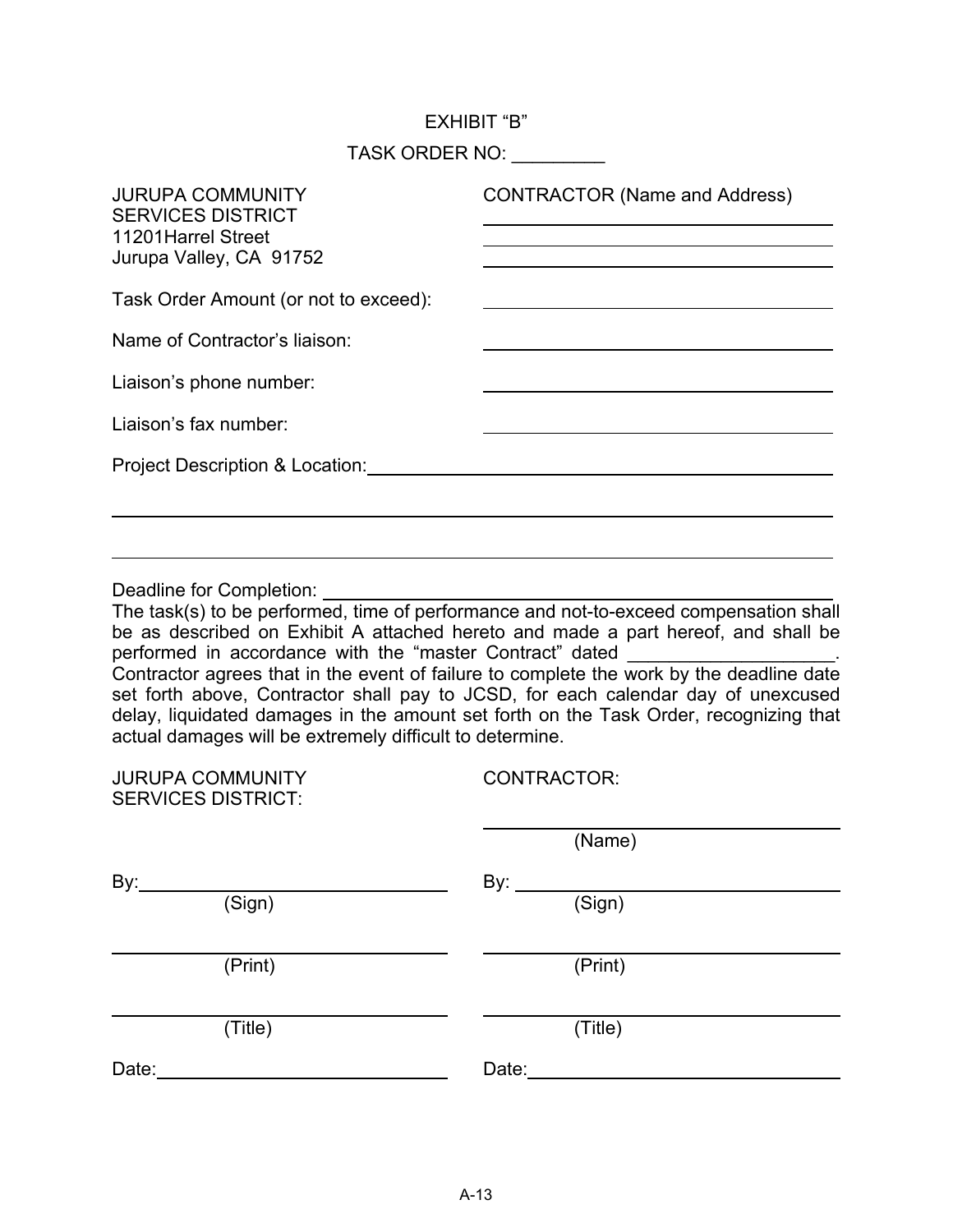# ATTACHMENT B

# WAIVER / RELEASE OF LIABILITY FORM